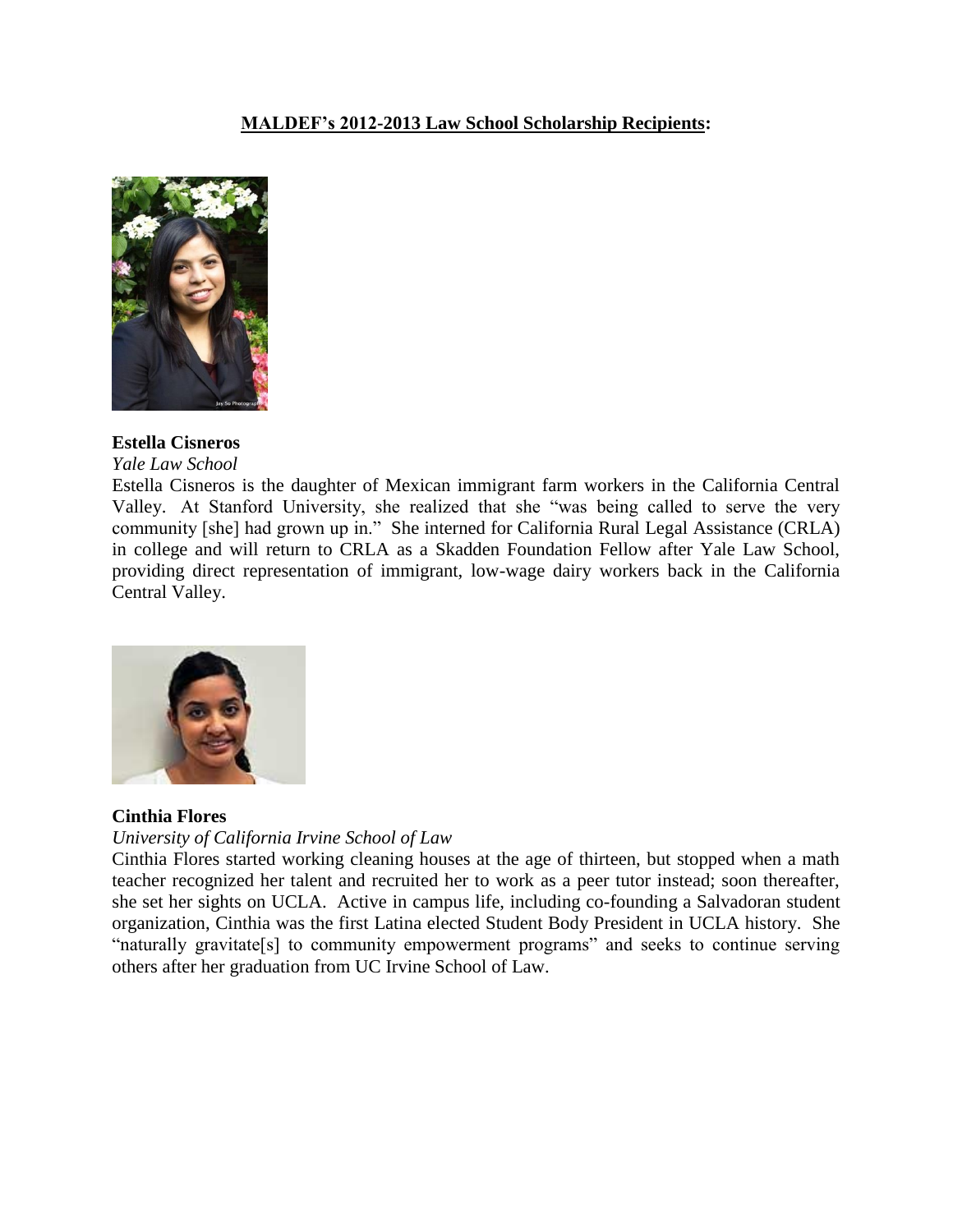

## **Jose Magaña**

*Baylor Law School*

Jose Magaña credits his mother's sacrifices for enabling him to become the first person in his family to graduate from college. After Arizona State University, he enrolled at Baylor Law School, where he co-founded the Waco DREAM Act Alliance, provided legal services at AYUDA, and contributed to federal advocacy around the rights of immigrant students at MALDEF. He plans a career using "lawsuits, lobbying and legal research … to defend … DREAM Act laws and initiatives" and advance broader immigrant rights for all.



# **David Morales**

*Columbia Law School*

David Morales was motivated by the courageousness of the immigrant families he encountered in a post-HB 56 Alabama while engaged in outreach for the Southern Poverty Law Center last summer. He says of the experience, "[I]t reminds me that every Latino community shares the same beginnings ... they all persevered." An immigrant rights advocate since UC Berkeley, after his graduation from Columbia Law School, he will join the Northwest Justice Project's Farm Worker Unit in Yakima, Washington.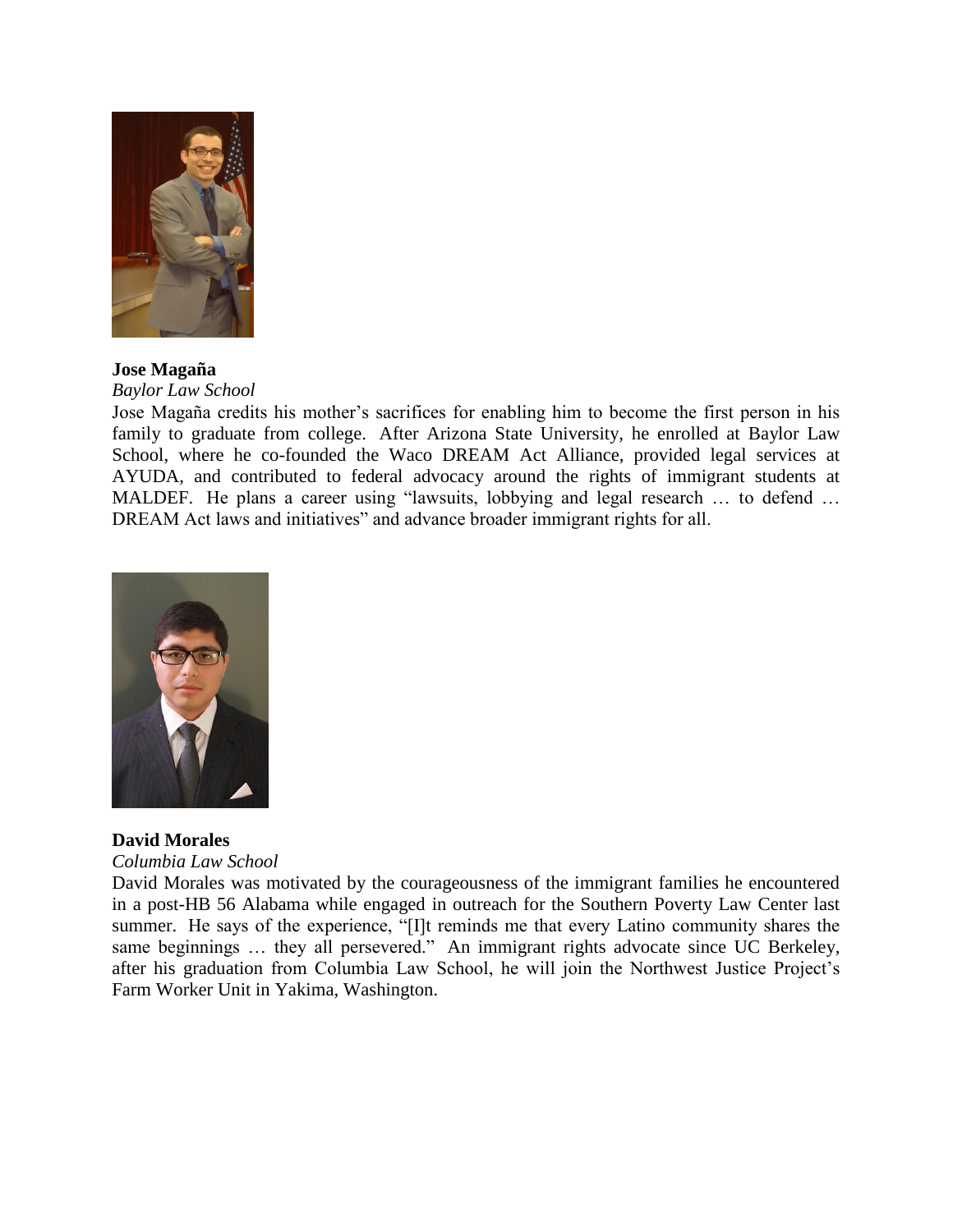

# **Maria Ignacia Rodriguez**

# *University of California Los Angeles School of Law*

Maria Ignacia Rodriguez is this year's Hernandez-Stern Law School Scholarship recipient. After graduating from Santa Monica Community College, she dedicated herself to grassroots organizing, working with the UCLA Downtown Labor Center, CARECEN, and CHIRLA. After graduating from UCLA School of Law, she plans to "help underrepresented and underprivileged communities through "community lawyering" … and continue being an activist and advocate in the immigrant rights movement."

# **Posthumous Honor:**

*Soon after MALDEF selected Sadath Garcia as a 2012 Law School Scholarship Recipient, we learned of his tragic passing. With his family, MALDEF mourns this tremendous loss and honors the tremendous legacy of service that Sadath Garcia left behind.*



## **Sadath Garcia**

#### *University of California Los Angeles School of Law*

Sadath Garcia was the eldest son of Mexican immigrants who came to the U.S. to provide his family educational opportunities they did not receive. Passionate about education, he graduated from University of Redlands and went on to become a proud member of the Epstein Program in Public Interest Law and Policy at UCLA School of Law. Seeking to use media/communications to advance civil/LGBT rights issues, Sadath served at Cause & Affect, Participant Media, and most recently, in the White House Communications Office. Sadath wrote, "My entire life…I lived between two worlds: privileged academia…and the other, a more pressing world – inside the waiting room of emergency rooms, legal aid offices, and outside courts demanding equal